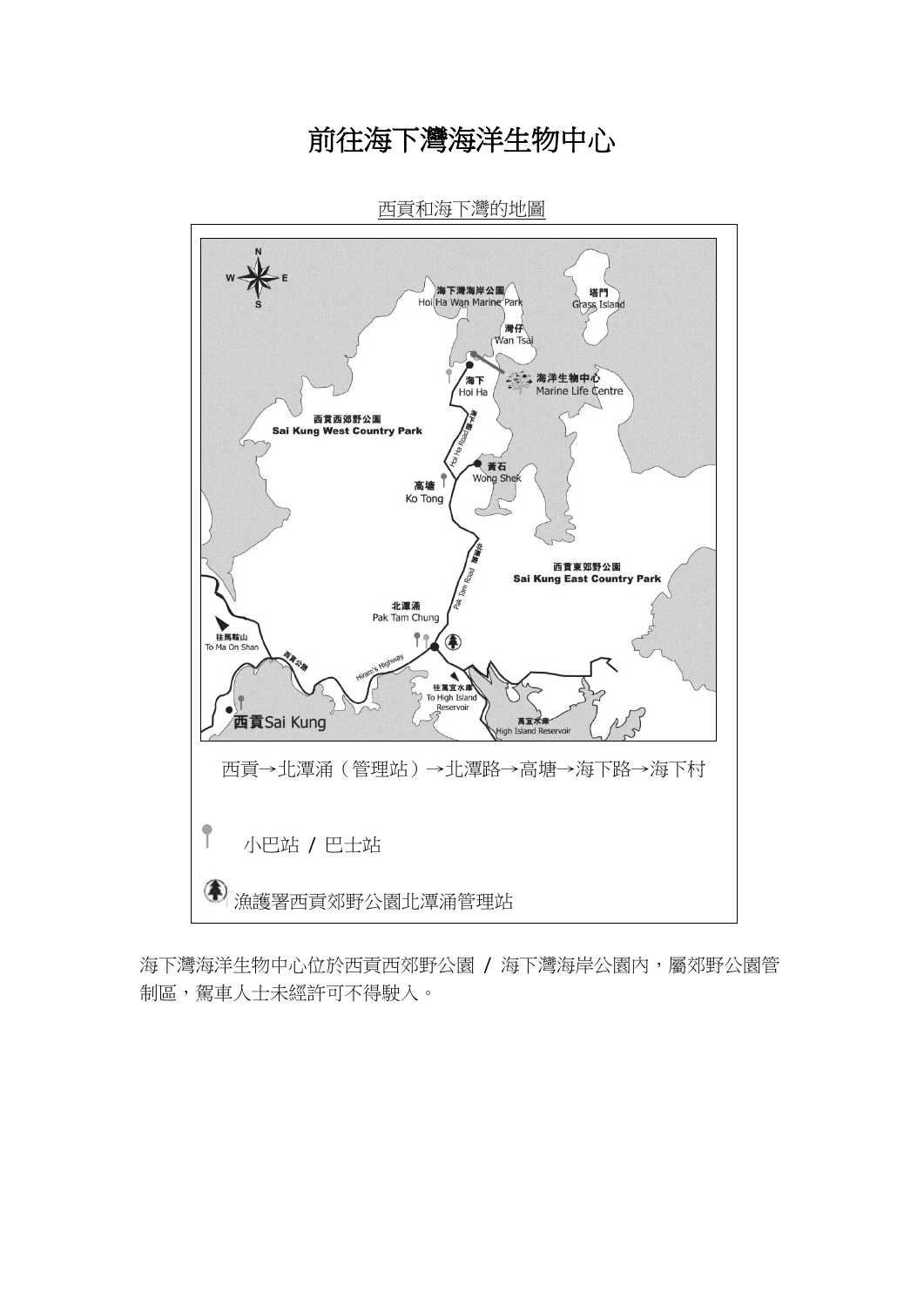# 西貢 至 海下村

專線小巴(綠色)

於西貢市中心乘搭7號小巴,途經北潭涌巴士總站,至海下村村口。(星期 一至六,約 30 分鐘一班;星期日及公眾假期,約 20 分鐘一班。服務時間: 中西貢開出,上午7時 55 分至下午6時 25 分; 由海下開出,上午8時 25 分至下午 6 時 55 分。車費\$12.1。)

 新界的士(為保護環境,訪客請盡量安排的士共乘) 由西貢乘的士往海下村(車程約 25 分鐘,車費約港幣\$120)

#### 海下村 至 海下灣海洋生物中心

由海下村至海下灣海洋生物中心的山路沿途有石級,步行需時約 15 分鐘。

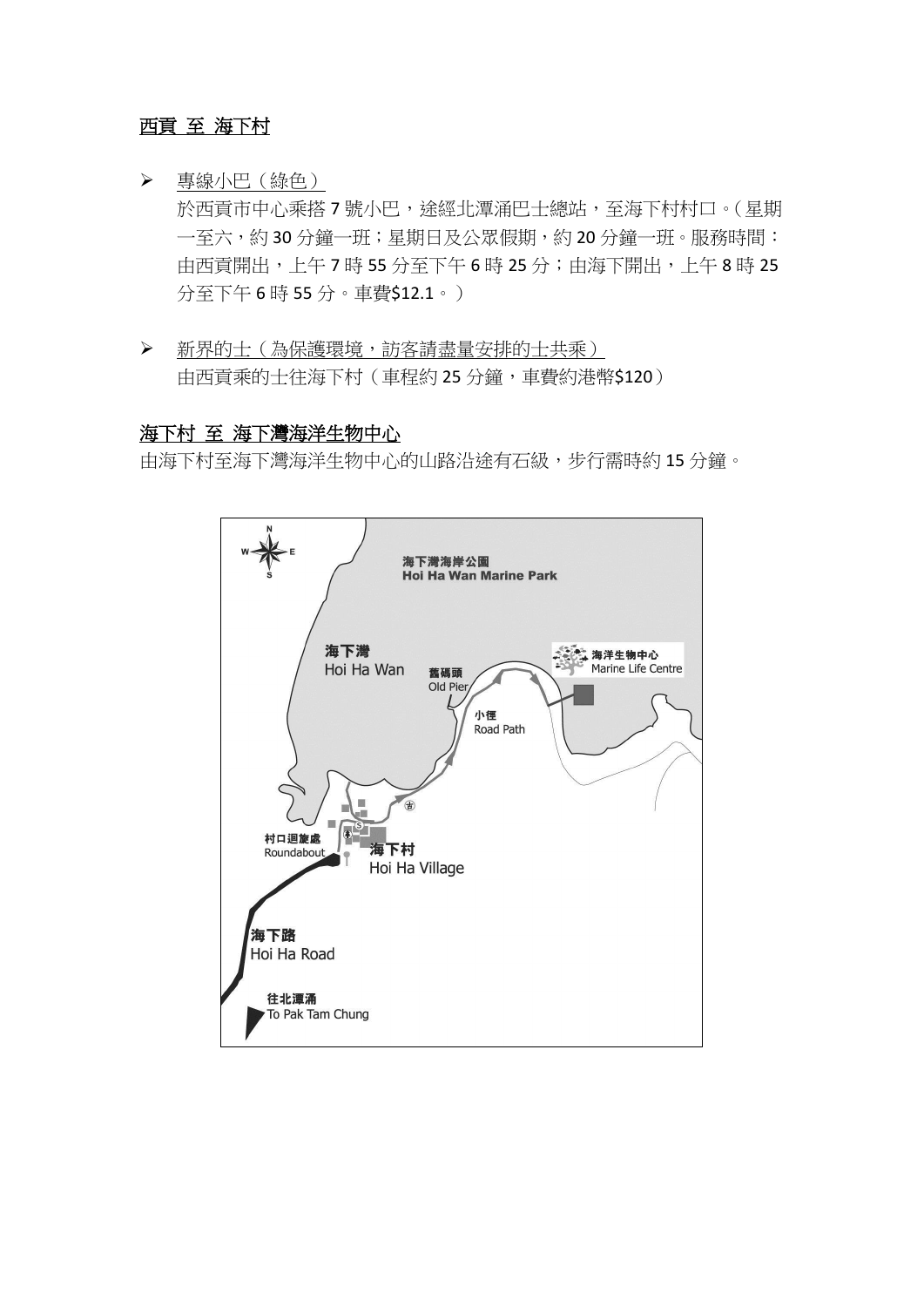# **Directions to Hoi Ha Wan Marine Life Centre**



Map of Sai Kung and Hoi Ha Wan

The WWF Hoi Ha Marine Life Centre is situated within Sai Kung West Country Park / Hoi Ha Marine Park, which are controlled areas. Private cars / coaches without valid permits are not allowed to enter Sai Kung West Country Park.